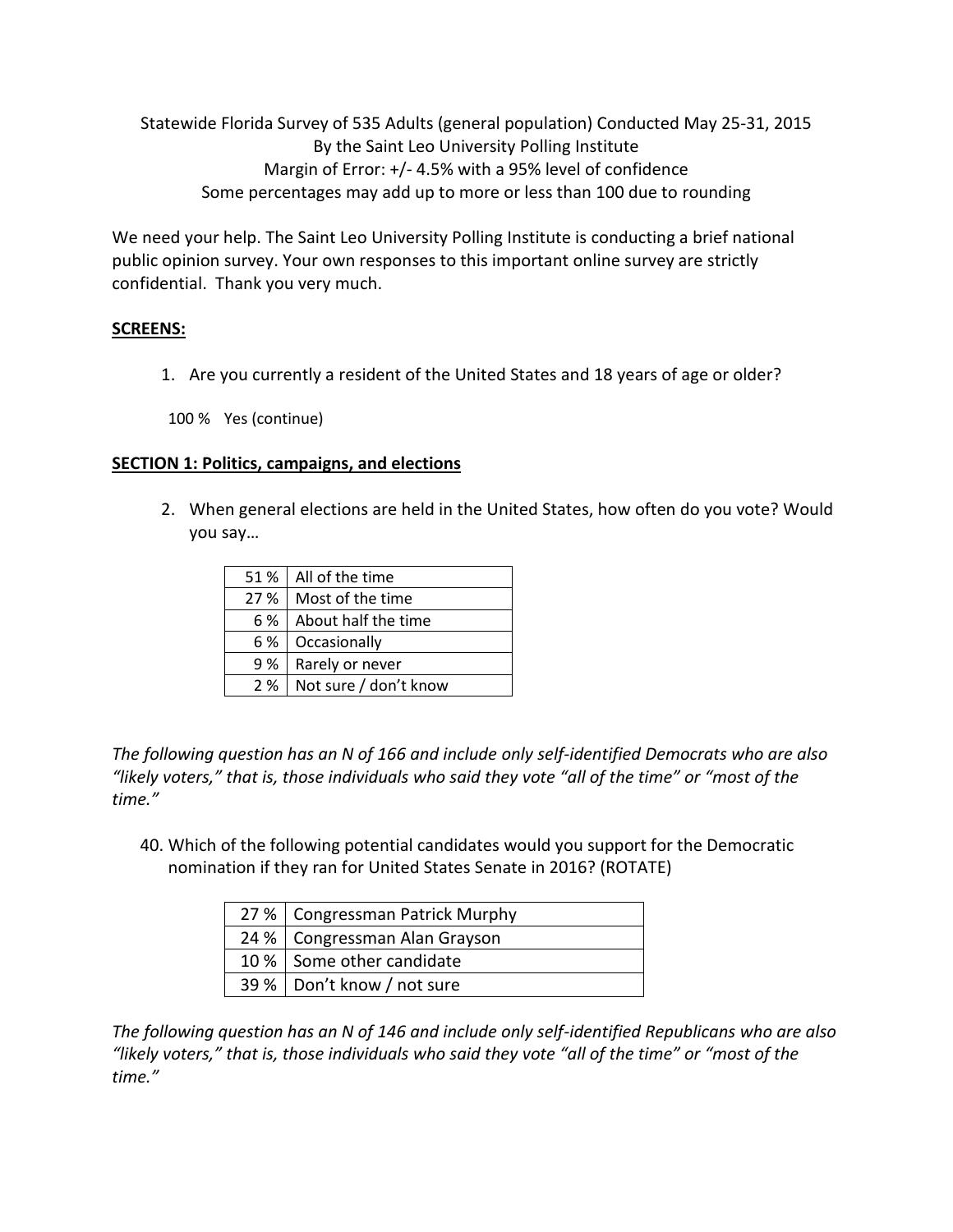41. Which of the following potential candidates would you support for the Republican nomination for United States Senate in 2016? (ROTATE)

| 7 %  | Lieutenant Governor Carlos Lopez-Cantera |
|------|------------------------------------------|
| 4 %  | <b>State Senator Don Gaetz</b>           |
| 6 %  | Congressman Ron DeSantis                 |
| 6 %  | Congressman David Jolly                  |
| 8 %  | Congressman Jeff Miller                  |
| 3 %  | Former Senator George LeMieux            |
| 16 % | Former Attorney General Bill McCollum    |
| 43 % | Don't know / not sure                    |
|      |                                          |

*The following questions have an N of 410 and include only "likely voters," that is, those individuals who*  said they vote "all of the time" or "most of the time." The margin of error for these results is *approximately 3 percent.*

The following are some possible match-ups in the election for U.S. Senate in 2016. Please indicate which candidate you would vote for if the election were held today and the choice were between the following (ROTATE):

42. If the election for Senate were being held today, and the candidates were (ROTATE) Patrick Murphy the Democrat or Carlos Lopez-Cantera the Republican, for whom would you vote?

## *Select crosstabs:*

|  | 30 %   Patrick Murphy        | つっ  | 1 <sub>1</sub> | 44 |
|--|------------------------------|-----|----------------|----|
|  | 15 %   Carlos Lopez-Cantera  | 22  |                | 11 |
|  | 56 %   Don't know / not sure | -55 |                | 46 |

43. If the election for Senate were being held today, and the candidates were (ROTATE) Patrick Murphy the Democrat or Ron DeSantis the Republican, for whom would you vote?

### *Select crosstabs:*

|  | 33 %   Patrick Murphy        |    | 26 22           | 45 |
|--|------------------------------|----|-----------------|----|
|  | 14 %   Ron DeSantis          | 19 | 15 <sub>1</sub> |    |
|  | 53 %   Don't know / not sure |    | $55 \mid 63$    | 47 |

| R  |    | Е  |
|----|----|----|
| 26 | 22 | 45 |
| 19 | 15 | 8  |
| 55 | 63 | 47 |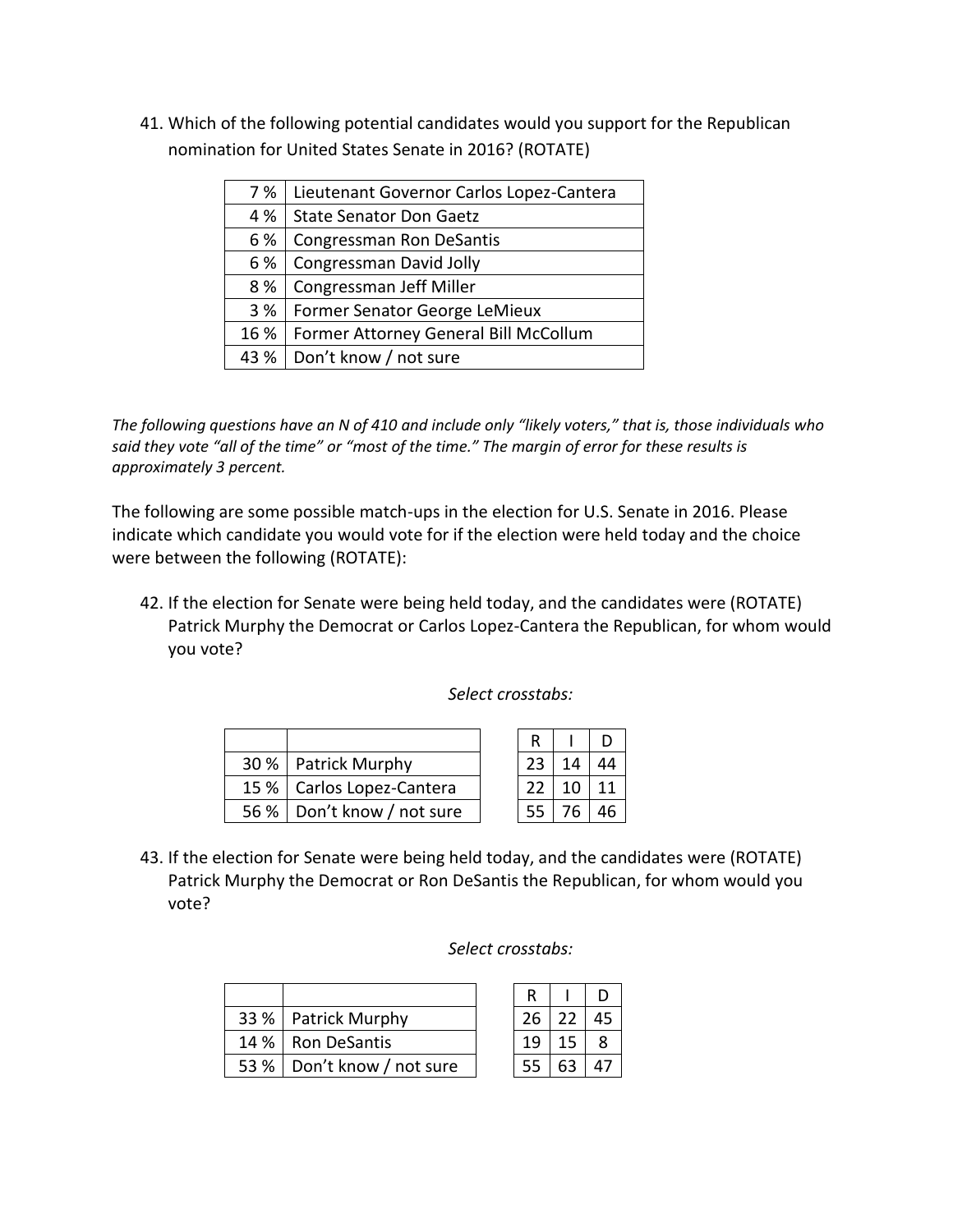44. If the election for Senate were being held today, and the candidates were (ROTATE) Patrick Murphy the Democrat or Don Gaetz the Republican, for whom would you vote?

| 36 %   Patrick Murphy        | 29 | 22 | 51 |
|------------------------------|----|----|----|
| 9 %   Don Gaetz              |    |    |    |
| 55 %   Don't know / not sure |    |    | 46 |

| 58 70 46<br>e |
|---------------|
|               |

R | I D 29 22 51

45. If the election for Senate were being held today, and the candidates were (ROTATE) Patrick Murphy the Democrat or David Jolly the Republican, for whom would you vote?

| 35 %   Patrick Murphy        |  |    |
|------------------------------|--|----|
| 14 %   David Jolly           |  | ۱3 |
| 52 %   Don't know / not sure |  |    |

## *Select crosstabs:*

| R  |    | D  |
|----|----|----|
| 29 | 29 | 42 |
| 19 | 9  | 13 |
| 52 | 62 | 45 |

46. If the election for Senate were being held today, and the candidates were (ROTATE) Patrick Murphy the Democrat or Jeff Miller the Republican, for whom would you vote?

### *Select crosstabs:*

|  | 34 %   Patrick Murphy        |  | 24                   | 46 |
|--|------------------------------|--|----------------------|----|
|  | 15 % Jeff Miller             |  | $23 \mid 13 \mid 10$ |    |
|  | 52 %   Don't know / not sure |  | 52   63              | 45 |

| R  |    | D  |
|----|----|----|
| 25 | 24 | 46 |
| 23 | 13 | 10 |
| 52 | 63 | 45 |

## **DEMOGRAPHICS**

The following questions are used for statistical purposes only.

61. Are you male or female?

| 50 % | Male   |
|------|--------|
| 50 % | Female |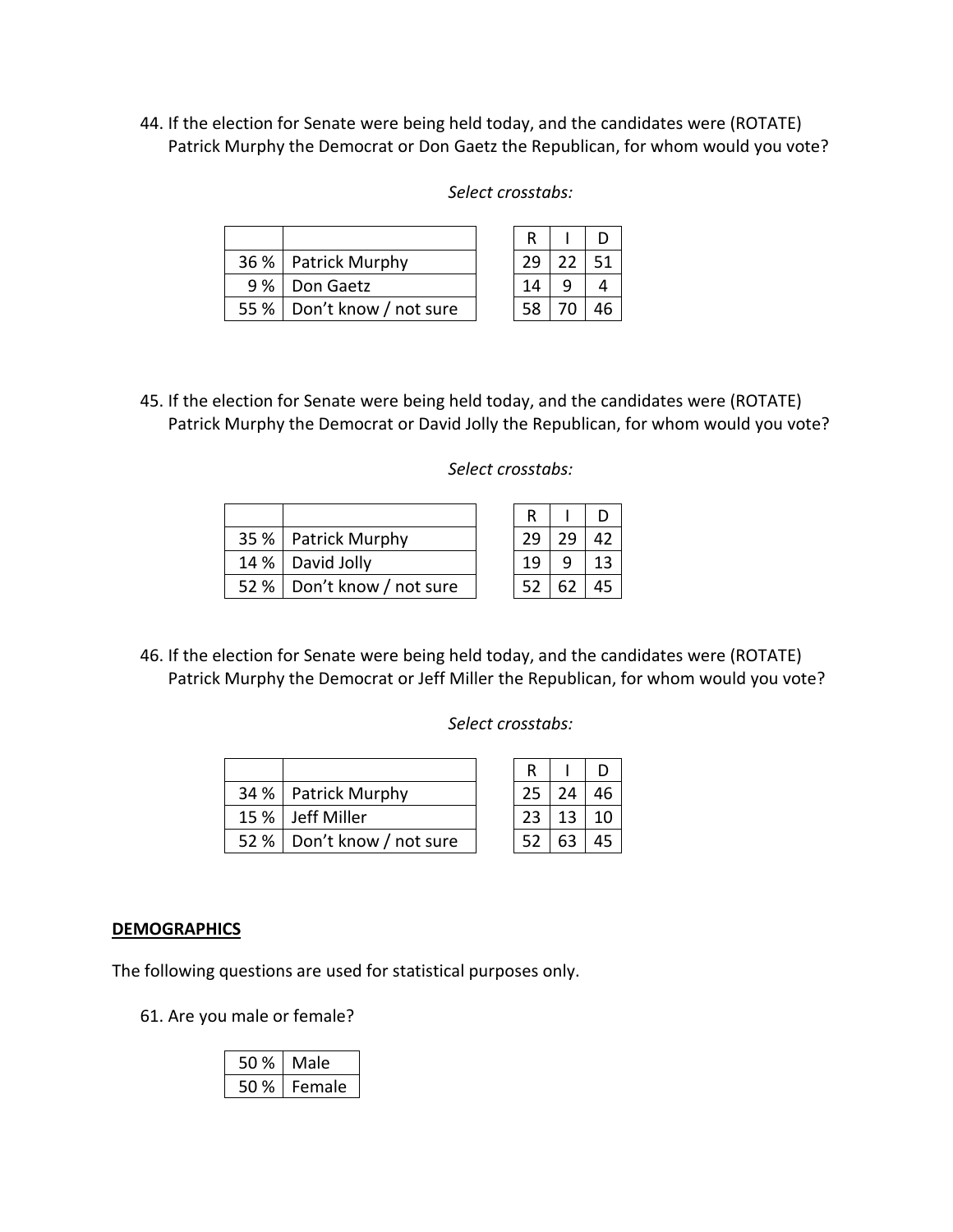62. Age

| 57 % | 18-44 |
|------|-------|
| 32 % | 45-64 |
| 11 % | 65+   |

63. In political terms, which one of the following best describes you? Do you consider yourself to be a… (ROTATE)

|       | 36 %   Republican     |
|-------|-----------------------|
|       | 41 %   Democrat       |
|       | 20 %   Independent    |
| $1\%$ | Some other party      |
| 3%    | Don't know / not sure |

64. Would you describe your political views as very conservative, conservative, moderate, liberal, or very liberal?

| 12 % | Very conservative     |
|------|-----------------------|
| 24 % | Somewhat conservative |
| 31 % | Moderate              |
| 16 % | Somewhat liberal      |
| 9 %  | Very liberal          |
| 8 %  | Don't know / not sure |

65. Are you Hispanic or Latino?

| 22% | ρς |
|-----|----|
| 78% | ი  |

66. Which one of these groups would you say best represents your race?

| 60 %            | White                                     |
|-----------------|-------------------------------------------|
| $15\%$          | <b>Black or African-American</b>          |
| 1 %             | Asian                                     |
| $<$ 1 % $\vert$ | Native Hawaiian or other Pacific Islander |
| $<$ 1 % $\vert$ | American Indian or Alaska Native          |
| <1%             | Other                                     |